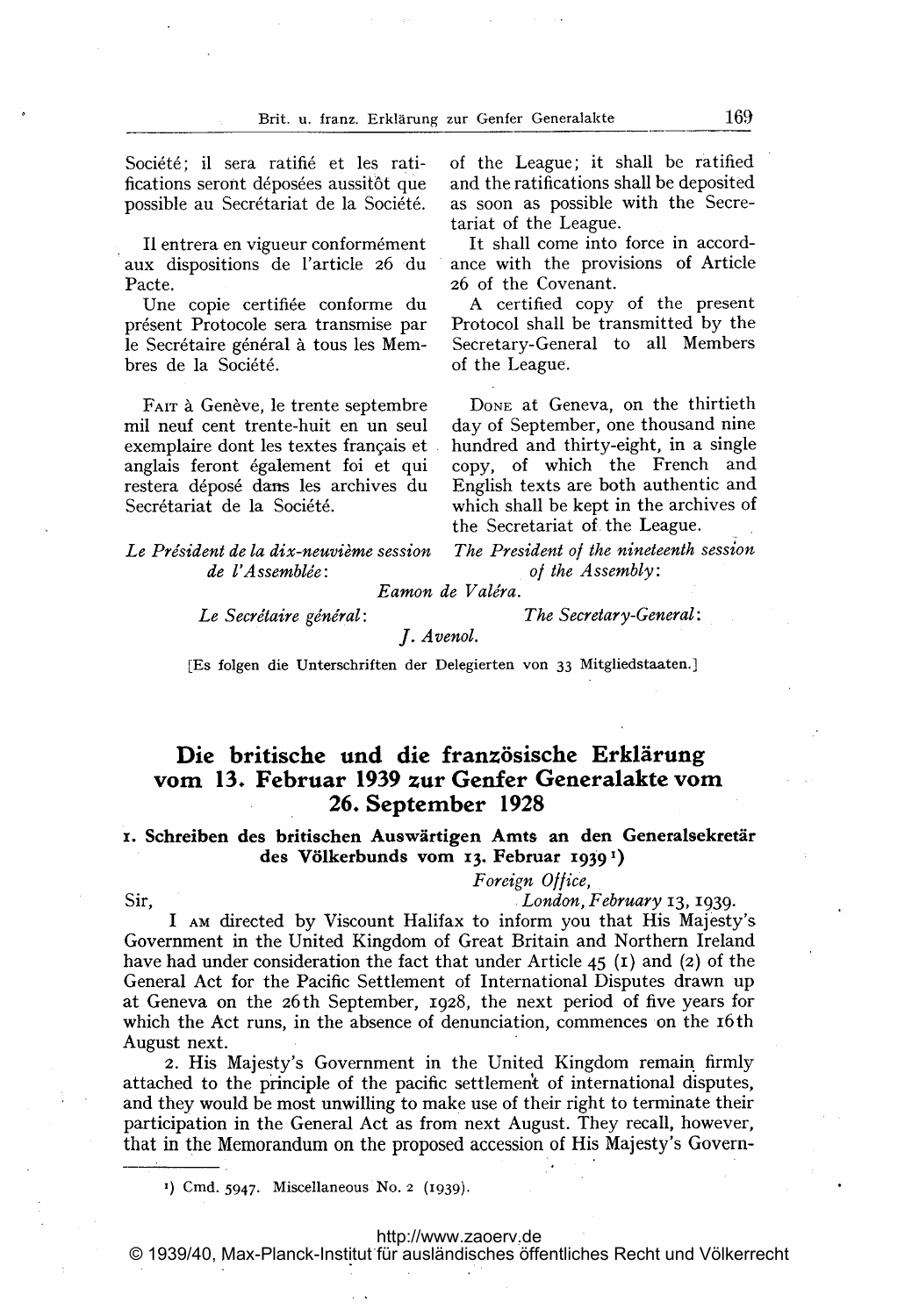ment in the United Kingdom to the General Act, which was issued on the ment in the United Kingdom to the General Act, which was issued on the<br>23rd February, 1931, by the Secretary of State for Foreign Affairs—the late 23rd February, 1931, by the Secretary of State for F<br>Mr. Arthur Henderson—it was stated as follows:—

" The initial currency of the General Act is a period of five years from the first accessions. Since these took effect in 1929 the General Act will be binding upon those who now accede to it up to 1934, when it may be either continued in its present form, or revised in the light of experience and of changes in public opinion."

It was thus made clear by His Majesty's Government at the time of their accession that the General Act might require revision in the light of experience.

3. The time has now come for His Majesty's Government to decide whether, and if so under what conditions, they are prepared to continue to be bound by the General Act for a further period of five years.

4. So far as concerns the settlement of disputes arising in peacetime, His Majesty's Government are ready to subscribe fully to the General Act.

5. But His Majesty's Government are bound also to bear in mind that the General Act, though aimed at securing the pacific determination of disputes between nations, is by its present terms applicable also in the possible event of disputes arising during war. In particular, they cannot exclude from consideration the changes which have occured in regard to the League of Nations, and the position of its members in relation to their obligations under the Covenant.

6. His Majesty's Government in the United Kingdom have therefore reached the conclusion that in the unhappy event of their finding themselves at war at any time in the future they could not continue to be bound by the Act as regards disputes arising in such conditions.

7. His Majesty's Government would be ready to consider any proposals which might seem likely to secure general acceptance for the revision of the Act so as to bring it into conformity with present conditions.

8. <sup>1</sup> am therefore directed to notify you that, availing themselves of the provisions of Article <sup>45</sup> (4) and Article 39 of the General Act, His Majesty's Government in the United Kingdom will continue, after the 16th August, :1939, to participate in the General Act for the Pacific Settlement of International Disputes subject to the reservation that, as from that date, the participation of His Majesty's Government in the United Kingdom in the General Act will not, should they unfortunately find themselves involved in hostilities, cover disputes arising out of events occurring during the war. This reservation applies also to the procedure of conciliation.

9. <sup>1</sup> am to add that the participation of His Majesty's Government in the United Kingdom in the General Act after the 16th August, 1939, will continue, as heretofore, to be subject to the reservations set forth in their instrument of accession.

> I am,  $&c.$ GEORGE MOUNSEY.

## 2. Schreiben des französischen Aussenministers an den Generalsekretär des Völkerbunds vom 13. Februar 1939<sup>1</sup>)

Monsieur le secrétaire général,

J'ai l'honneur de porter à votre connaissance que le gouvernement de la République française, au moment où l'acte général d'arbitrage est sur le point

1) Temps v. 5.3-1939.